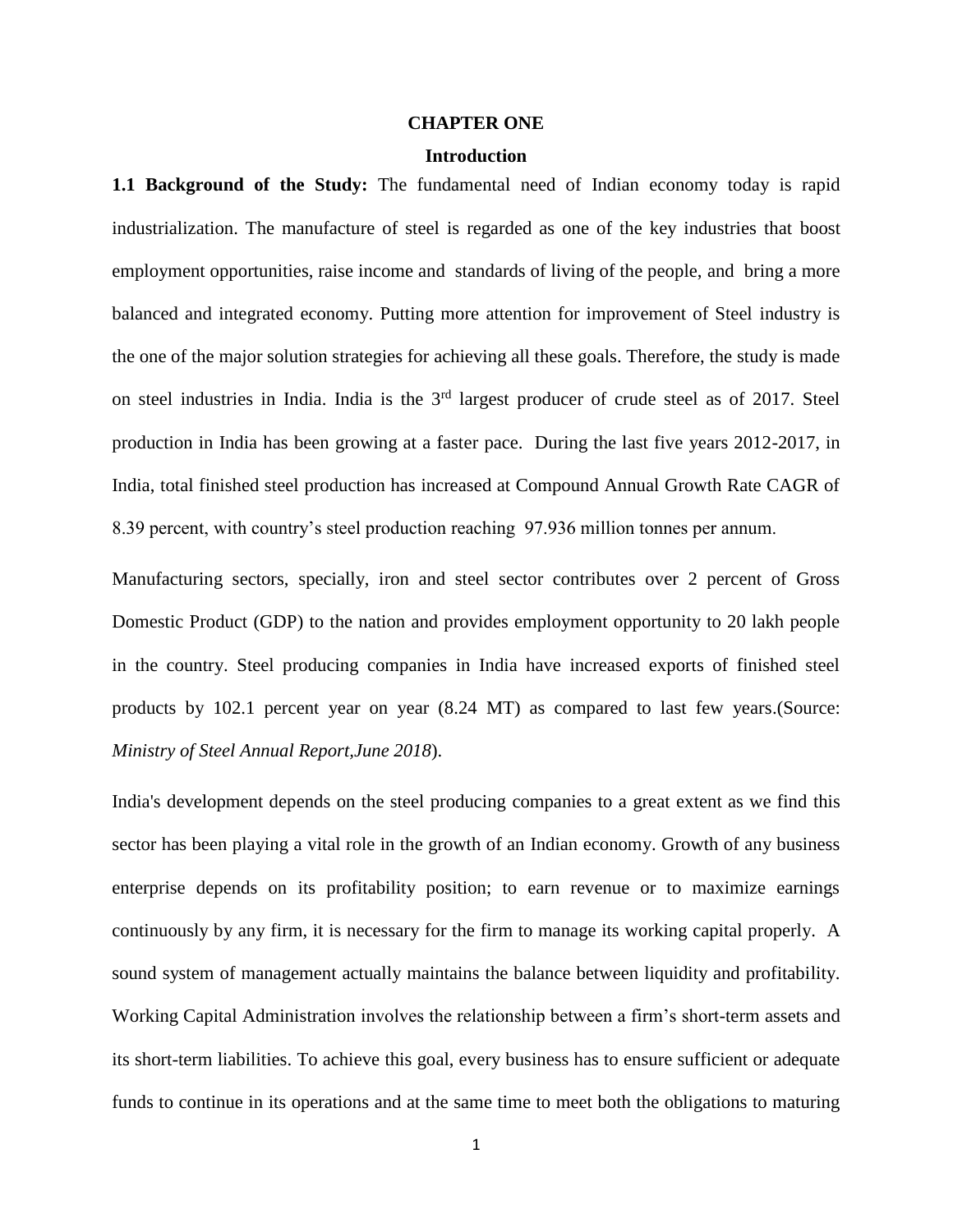short-term debts and upcoming operational expenses. The management of working capital involves managing all its components like inventories, debtors, other receivables, and cash balances under current assets and likewise the components of current liabilities. A Finance Manager should pay special attention to the management of current assets to avoid keeping unnecessary idle funds that could not generate revenue for the firm. On the other hand, lack of working capital or improper management of the short-term funds leads to harm the reputation of the industries in the market as well as its profitability position.

The present study is based on three major manufacturing units of SAIL in the public sector, namely, Indian Iron and Steel Company (IISCO), Durgapur Steel Plant (DSP), and Alloy Steel Plant (ASP) located in West Bengal. Very little or limited research on working capital management of these public sector steel companies has been conducted so far. Specially, in the public sector iron and steel units operating under SAIL, such research is lacking. This research gap encourages the researcher to conduct a study on working capital management of public sector iron and steel companies in West Bengal.

**1.2 Purpose of the Study:** The main purpose of the study was to determine working capital management efficiency (maintaining bench mark for each components of working capital) for the selected public sectors i.e. iron and steel manufacturing companies in West Bengal. Specifically, the study determined standard number of days to be maintained for accounts collection period (ACP), inventory conversion period (ICP), accounts payable period (APP),and cash conversion cycle (CCC) by the selected firms for effective operation in West Bengal.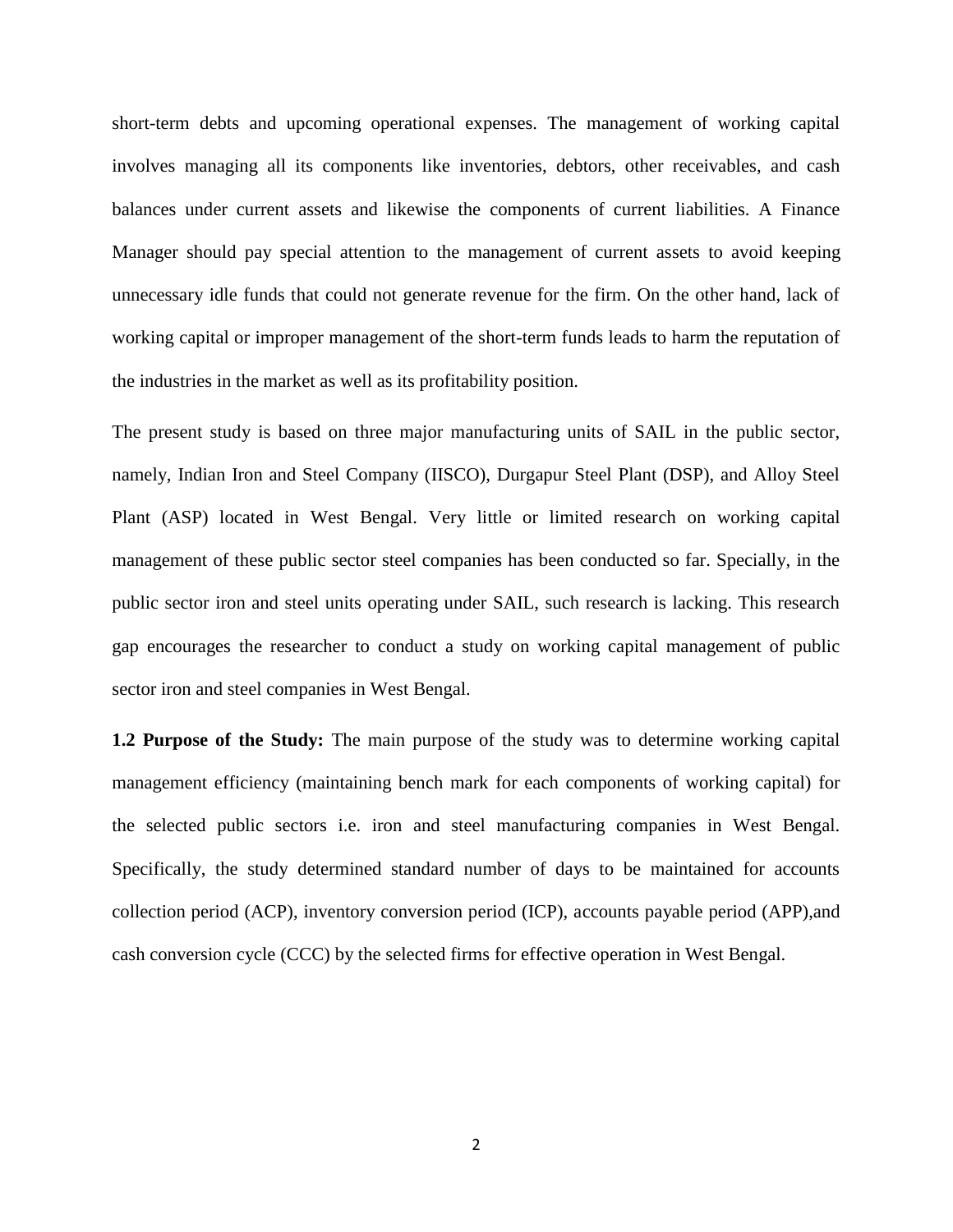**1.3 Statement of the Problem:** Investment in current assets and its administration (i.e. working capital management) in steel manufacturing industry is very vital as iron and steel manufacturing companies play a crucial role in strengthening Indian economy. Inefficient management of working capital not only affects liquidity but also profitability of the concerns. Organizations could enhance or maximize profitability by maintaining an optimal level of working capital (Deloof,2003).Working capital offers a common front for profitability and liquidity management (Bhunia,2007). In order to maximize shareholders wealth, the manufacturing companies are required to maintain proper quantum of working capital which assists the business to achieve the goal and also enables it to survive in competitive business environment.

Excessive short-term investment in current assets reduces profitability of the business enterprises. On the contrary, holding low working capital put the business's liquidity in danger. Allowing easy credit policy (i.e. delay in collection of sales proceeds of products from customers) and making quick or prompt payment to creditors have an effect on earning from the business. So, efficient management of working capital components is of utmost necessity to increase business profits.

Presently, giant players of iron and steel producing companies in West Bengal (especially based in Asansol sub-division and Durgapur sub-division regions of Burdwan district) are Indian Iron & Steel Company (IISCO) located at Burnpur in Asansol region, and Durgapur Steel Plant (DSP) and Alloy Steel Plant (ASP) in Durgapur region; these companies have been successful in meeting up the demand of steel products to major consumers of steel in India such as railway infrastructure, building construction sector, etc. Three companies i.e. IISCO, DSP, and ASP are the subsidiaries of Maharatna public sector company, SAIL (Steel Authority of India Limited), and are fulfilling the demands for steel products, both domestically as well as globally.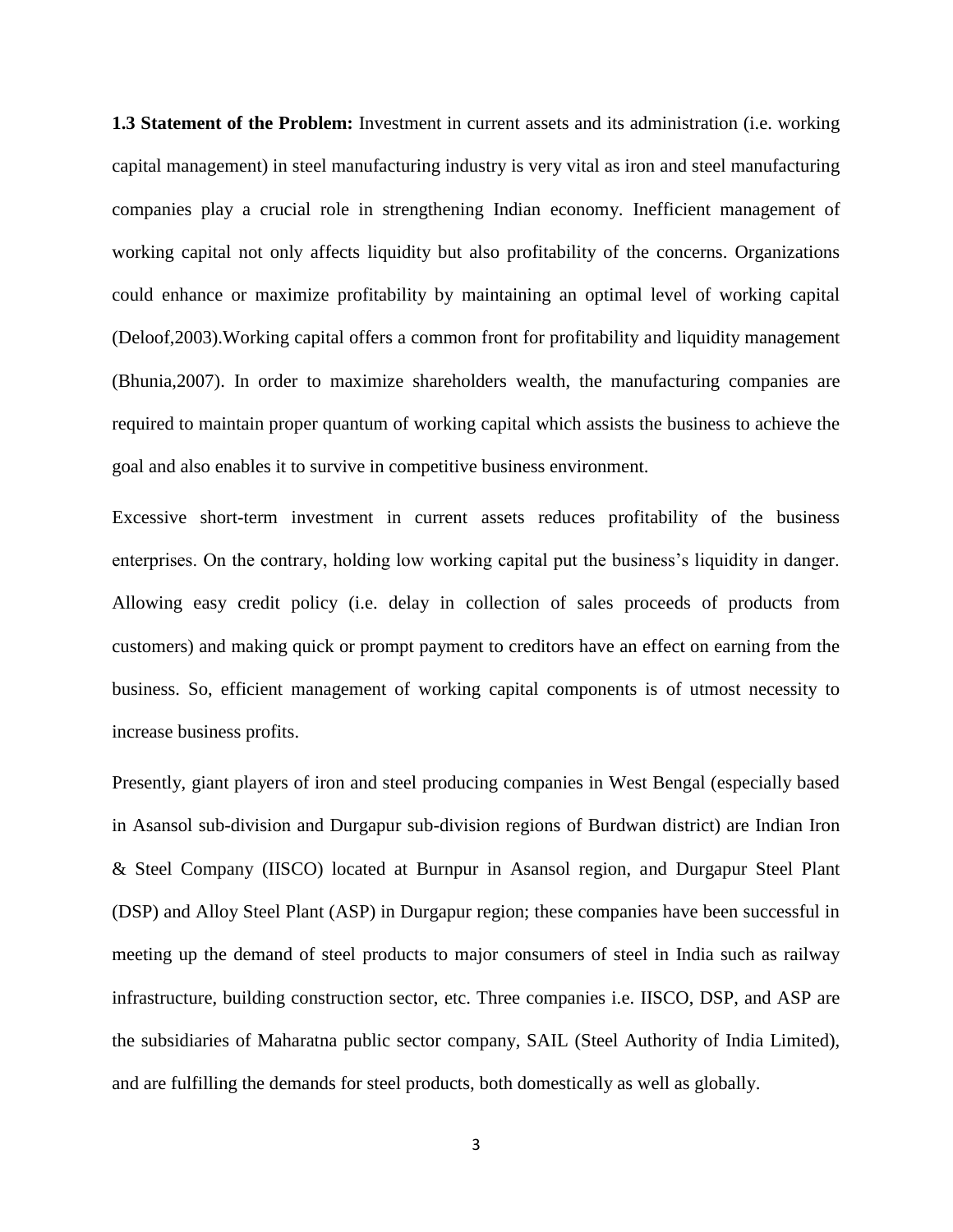Steel manufacturing companies play a very crucial role to help the state and the central governments in generating revenues by exporting and collecting tax (either excise or sales tax). This is one of the major sectors that contribute nearly two percent of country's Gross Domestic Product -thus considered as back bone of an economy.

Other private steel manufacturing companies in West Bengal like Gagan Steel Pvt. Ltd., Super Smelters Sai group Ltd., Shyam Steel Pvt. Ltd., JSIS iron and Steel Pvt. Ltd. have been struggling to survive. Recent closure of Ankit Steel Pvt. Ltd. in Bankura district region, West Bengal, is evidenced to have shut down their business because of high operations cost being the main cause of financial distress.

In the last few years, Asansol-Durgapur industrial belt has seen the closure of so many industries due to high operating cost, managerial inefficiency and political factors; yet another giant industry is on the verge of shutting down. Alloy Steel Plant (ASP), a unit of SAIL in Durgapur has been given green signal by the Prime Minister's Office (PMO) for strategic sales aimed at reducing government ownership to below 51 percent.

The present study undertaken by the present researcher is new one in the sense that there is lack of empirical evidence on public sectors, especially, iron and steel manufacturers of West Bengal. This arouses strong motivation for an in-depth examination of working capital management in public sector iron and steel manufacturers under SAIL in West Bengal.

**1.4 Research Questions:** The research questions explained and answered in the present study are as follows:

**(a)** How efficiently do the public sector iron and steel manufactures manage their working capital components in maximizing profitability?

4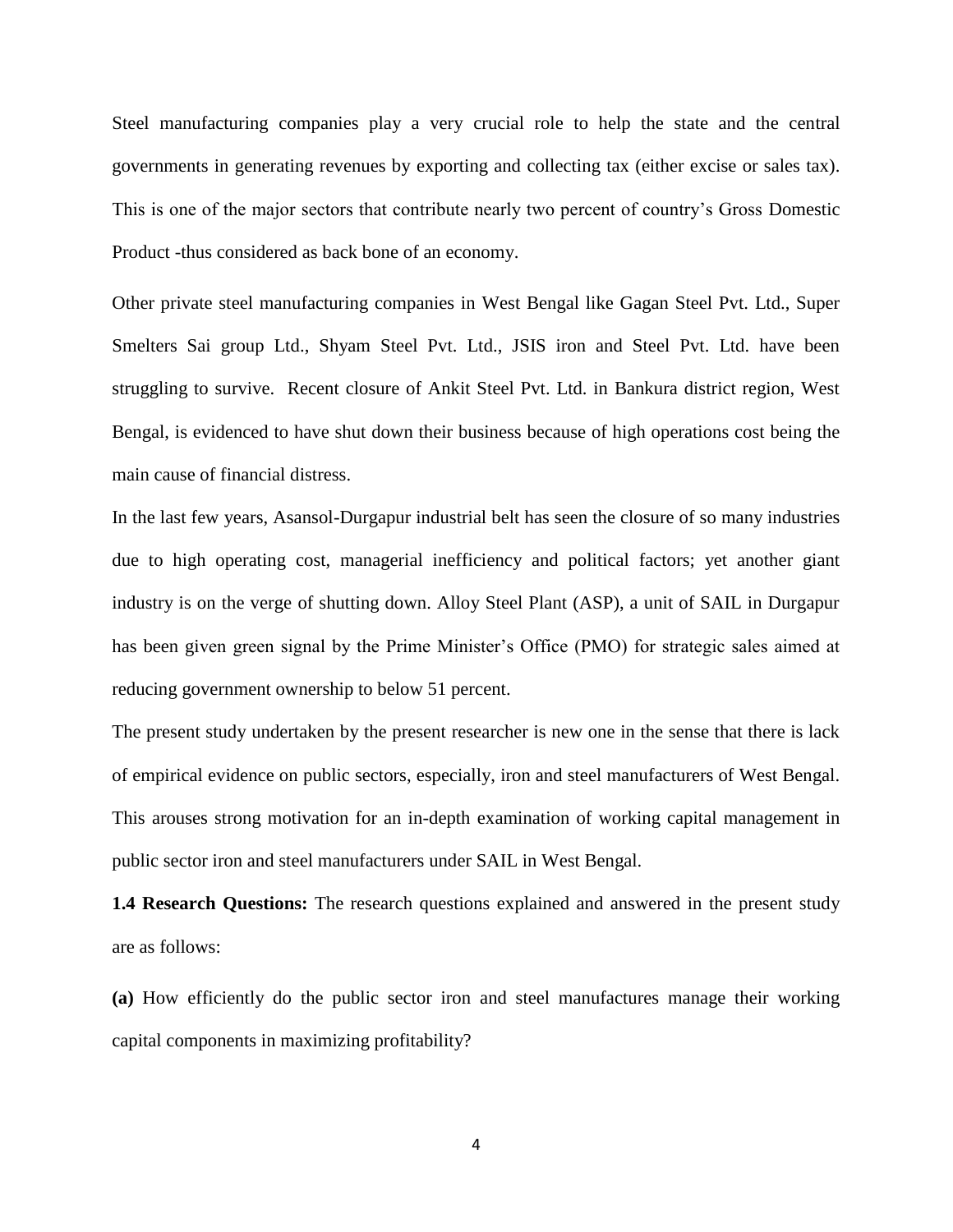**(b)** Which independent variable or group of variables of working capital is / are associated in enhancing firm's value?

**(c)** What is the impact of accounts collection period (ACP; in number of days) on profitability of the companies?

**(d)** What is the effect of cash conversion cycle (CCC) on firm's performance?

**(e)** Is/ are there any other key internal financial factor / factors (other than working capital) that is/ are liable for deteriorating earnings of the selected public steel manufacturers?

## **1.5 Objectives of the study**

## **1.5.1 General objective of the study**

The primary objective of the study is to find out the efficiency of working capital management of the selected Indian iron and steel companies in West Bengal. This major broad objective is split into four specific objectives as follows:

## **1.5.2 Specific objectives of the study**

- i. To evaluate and analyze the working capital management of the selected firms.
- ii. To discover the relationship between working capital management efficiency and profitability to find out if there is any evidence of working capital management in selected Indian iron and steel units.
- iii. To investigate the effect of accounts collection period (in days) on selected firms' performance.
- iv. To examine the impact of the length or period of cash conversion cycle on selected units' profitability.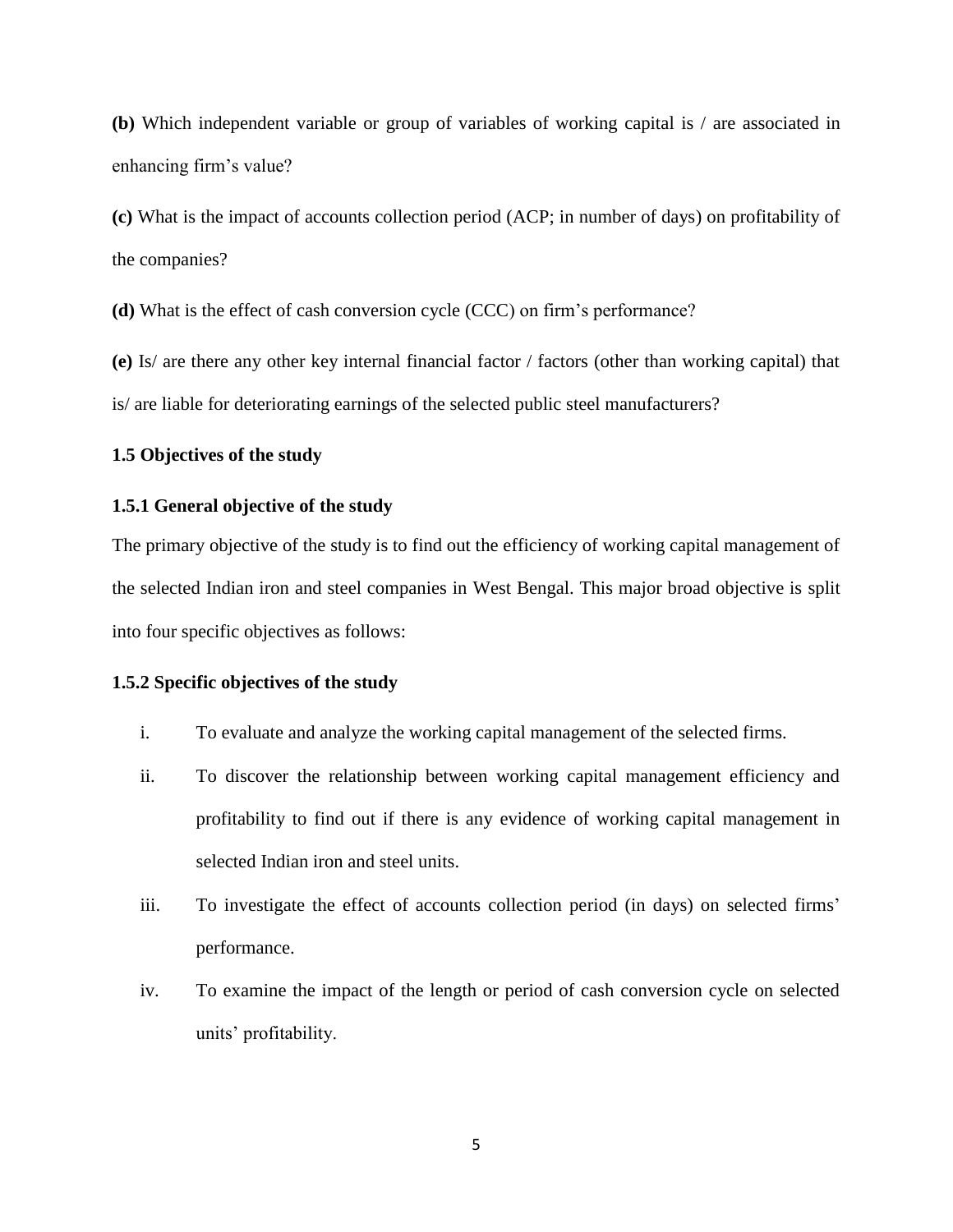## **1.6 Development of Hypotheses:**

**Hypothesis H1:** There exists significant difference in working capital management components (ACP, ICP, APP, and CCC) among the selected firms under the study.

**Hypothesis H2:** Working capital management has significant relationship with firm's profitability.

**Hypothesis H3:** Accounts collection period (ACP) of less than 27 days has significant impact on profitability in the selected samples.

**Hypothesis H4:** Cash conversion cycle (CCC) of less than 24 days affects significantly the profitability of the selected firms in the study.

**1.7 Significance of the Study:** The findings or outcomes of the present study would be useful to the management of selected public sector companies in determining the standard number of days required or to be maintained for all the four components of working capital management. Maintaining the components of working capital according to a benchmark (i.e. industrial average) would make the organization financially stronger, specifically in terms of profitability and liquidity. Understanding the importance of working capital would enable them to take decisions related to investment in the current assets. Further, the managers could identify that the factor / factors related to working capital, if managed efficiently, may improve the business conditions.

**1.8 Scope of the Study:** In this study, overall working capital and its major components and their administration have been discussed in detail. The study includes only public sector iron and steel manufacturers operating under government owned company "SAIL" (Steel Authority of India Limited) in the state of West Bengal. The study covered a period of twelve years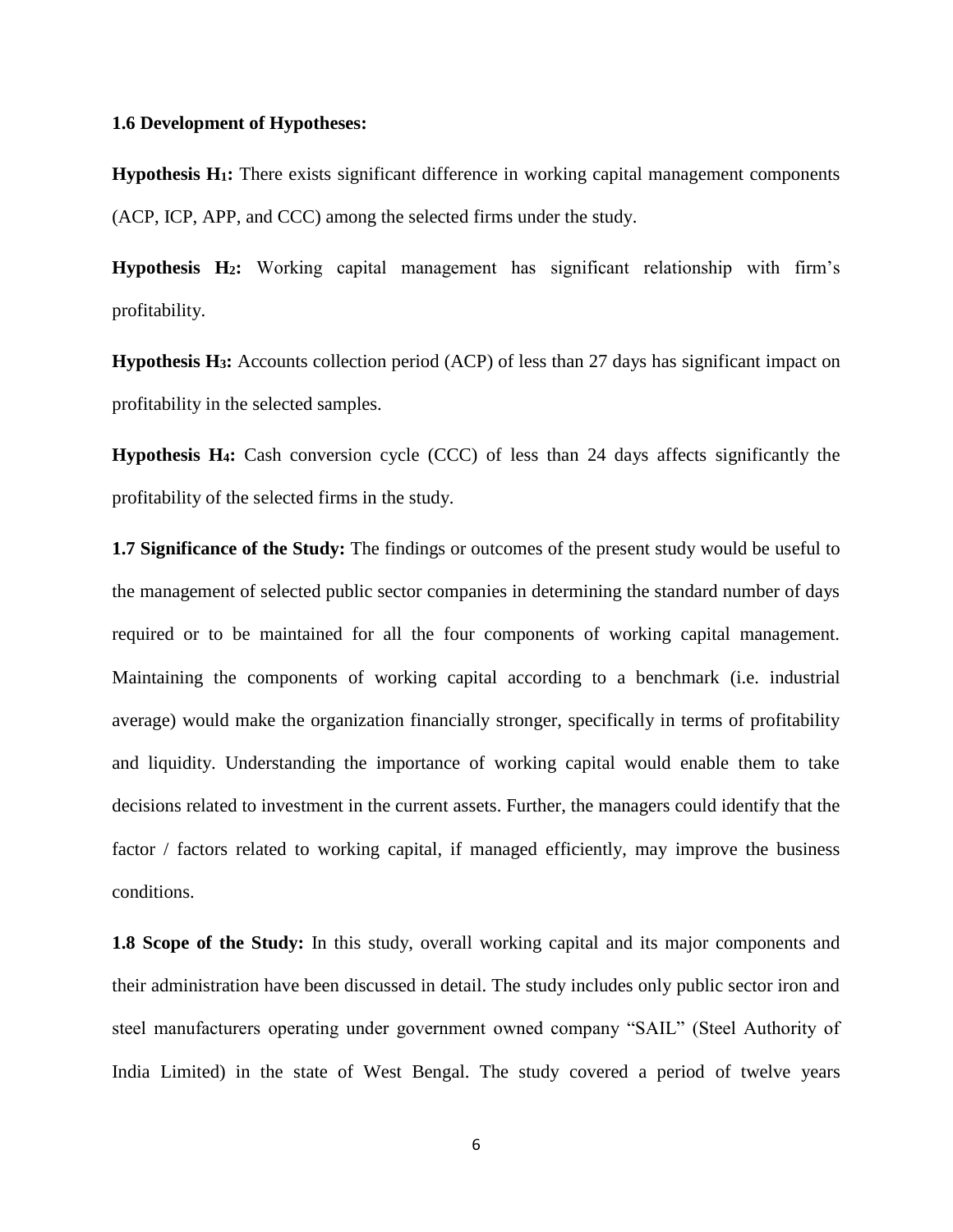commencing from 2001-02 to 2012-13. The present research study is restricted to only working capital management, its efficiency as measured by various accounting ratios related to working capital such as, accounts collection period (in days), inventory holding period (in days), accounts payable period (in days) and cash conversion cycle (in days). Private iron and steel companies operating in the study area have been excluded. Thus, the scope of the study is confined to working capital management as a functional scope.

## **1.9 Structure of the Thesis**

The rest of this thesis is divided into six more chapters and arranged as follows:

#### **Chapter 2: Literature Review and Research Methodology**

This chapter is categorized into two parts; one part examines the previous studies related to working capital management and its association with the profitability in various sectors. It contains an extensive review on the past studies to find out the research gap within the context of conceptual and theoretical field so that it could bridge the gap in the literature by contributing a significant study.

And the next part of chapter two explains in detail the research methodologies adopted in the study to attain the stated objectives. It also elaborates the various tools and techniques used for analyzing the data. Various methods include Ratio Analysis, Descriptive Analysis (Mean, Standard deviation, Minimum and Maximum), Pearson Correlation Analysis, Linear Regression Analysis, One-way ANOVA Analysis, and Post-hoc multiple comparison tests using Games-Howell step by step justification; all these have been explained in detail in the study while using them to analyse the data.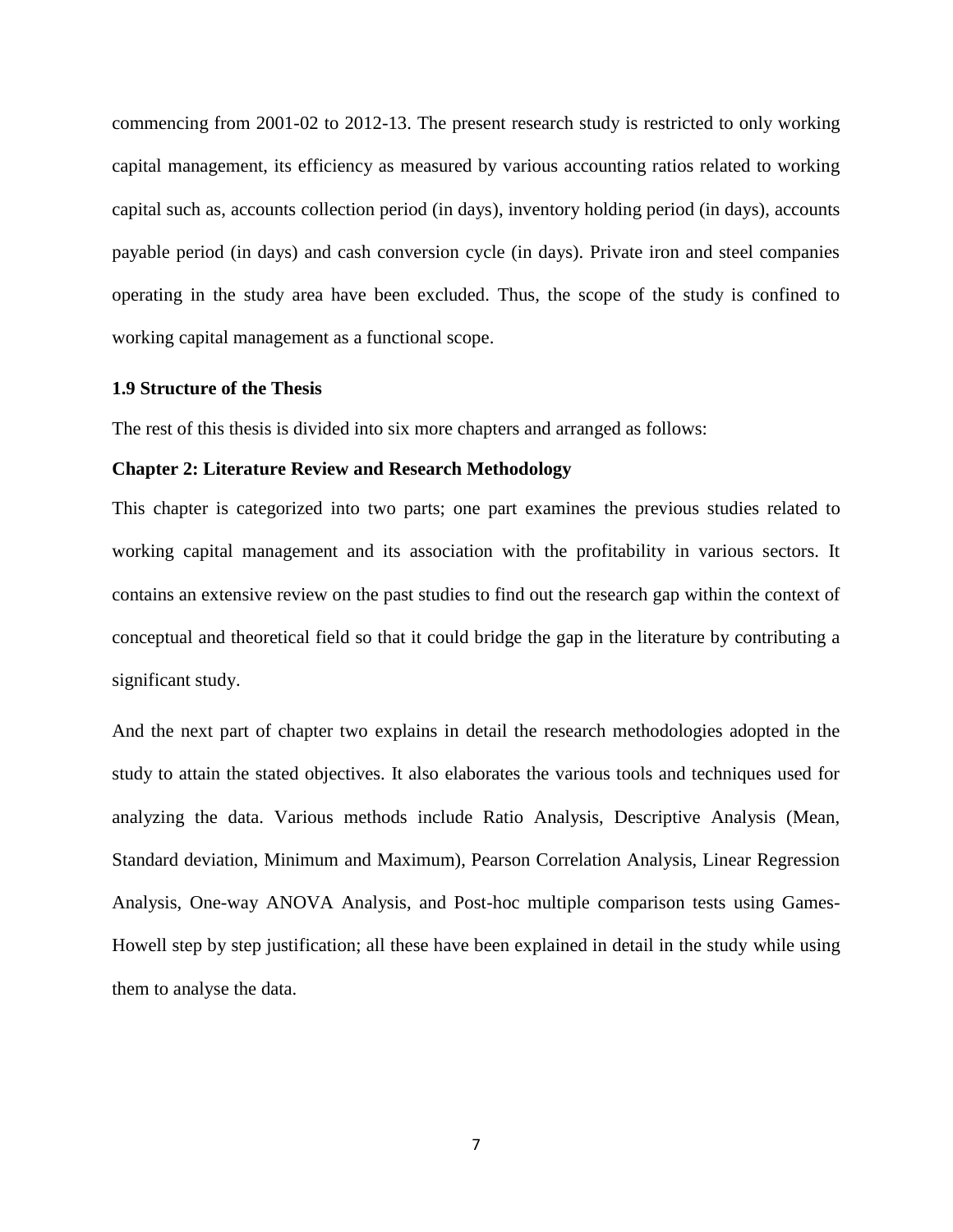## **Chapter 3: Working Capital Management- Concepts and Techniques**

The Chapter three elaborates the fundamentals of working capital, its broader components and their management in the manufacturing operations of iron and steel industries. It also explains factors affecting the management of working capital. It discusses the relevant techniques for efficient working capital management for maintaining an optimum level for it.

# **Chapter 4: Study on the relationship between Profitability and Inventory Management in Iron & Steel Industry in West Bengal**

This chapter probes into the theoretical concepts that relate working capital with inventory management. It deals with the different challenges of inventory holding. Also, it expounds the various reasons for holding inventory as transaction motive, precautionary motive and speculative motive. It also describes the vital techniques for inventory control (EOQ, JIT and ABC analysis).

# **Chapter 5: Impact of Debtors Management on Profitability in Iron and Steel Industry in West Bengal**

This chapter traces a conceptual framework explaining the effect of accounts receivable on the profitability. It lays down the various costs and benefits that arise in holding accounts receievable; different determinants affecting the magnitude of accounts collection. Also, it presents the dimension of credit policy (credit standard, credit period, cash discount and collection effort). It ends with the different methods or techniques of controlling accounts receivable (DSO, Ageing Schedule, and Collection Experience Matrix).

# **Chapter 6: Data Analysis and Observations**

This chapter deals with the entire analysis of the data collected from annual reports of selected units. It also presents the interpretation and results of each of the objectives of the study. This